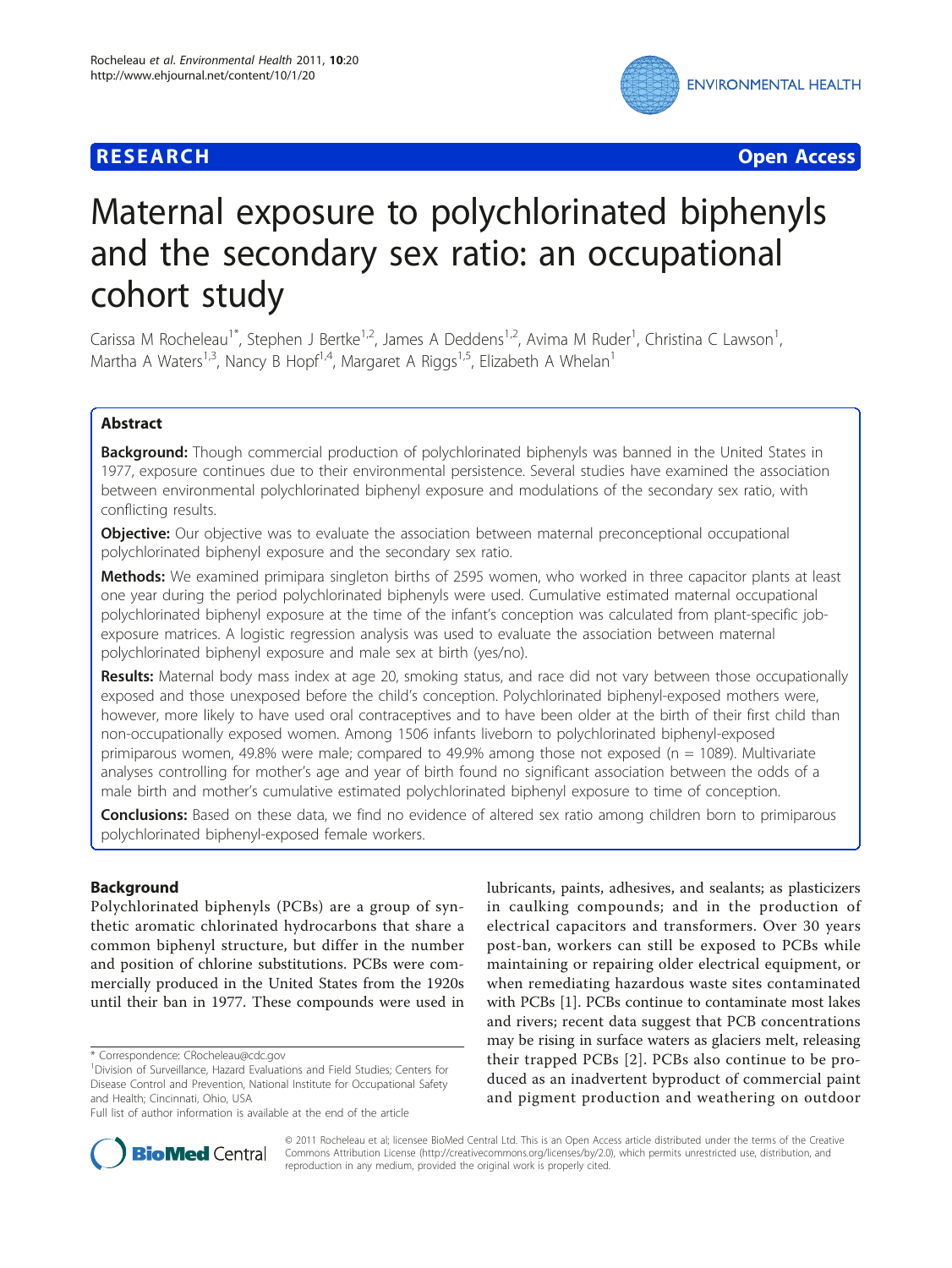surfaces [[3,4](#page-8-0)]. PCBs also bioaccumulate and magnify in the food chain. Due to their persistence and pervasiveness, lipophilic PCBs are detectable in the adipose tissue of human populations throughout the world [\[1,5,6](#page-8-0)].

Multiple studies have demonstrated that PCBs can disrupt normal endocrine function in a variety of ways. Various PCB congeners have displayed the potential to alter the production of steroid hormones in human cells, thereby changing concentrations of estradiol, progesterone, testosterone, and cortisol [\[7\]](#page-8-0). PCBs may be estrogen agonists or estrogen antagonists depending on their structure [[8](#page-8-0),[9\]](#page-8-0); various congeners can also affect activation of the androgen and glucocorticoid receptors [[10](#page-9-0),[11](#page-9-0)]. PCBs may also impact thyroid homeostasis [[12,13\]](#page-9-0). Because of their potential to disrupt normal endocrine function, it has been hypothesized that parental exposures to PCBs could be associated with a reduction in the ratio of male to female live births, called the secondary sex ratio [[14,15\]](#page-9-0). It has previously been hypothesized that parental hormone concentration at the time of conception can impact the likelihood of survival or fertilization by male sperm, or the viability of a male zygote, through hormone-mediated processes [[16-18\]](#page-9-0). The secondary sex ratio fluctuates slightly over time and between countries; historically, about 51.2% of liveborn infants in the United States are male [\[19](#page-9-0)]. The most consistent characteristic associated with the secondary sex ratio is birth order [[19-23](#page-9-0)]. Other, less consistent associations include maternal and paternal age  $[20,22,24,25]$  $[20,22,24,25]$  $[20,22,24,25]$  $[20,22,24,25]$  $[20,22,24,25]$  $[20,22,24,25]$ , parental education and race  $[24]$  $[24]$ , frequency or timing of coitus [[26](#page-9-0)], and certain infections [[27-29\]](#page-9-0).

Epidemiological studies examining deficits in male births born to parents exposed to PCBs have shown mixed results. Studies of the Yucheng, Taiwan, PCB poisoning incident showed no change in the secondary sex ratio of children (n = 902) born to PCB-exposed women, but a significant decrease among children (n = 286) born to men exposed to PCBs prior to age 20 [\[30](#page-9-0)]. Yoshimura and colleagues also found no significant change in the secondary sex ratio following the 1968 Yusho, Japan, poisoning incident in which thousands of people ingested rice oil contaminated with PCBs [[31\]](#page-9-0). The small number of births  $(n = 85)$  in that study, however, precluded stratification of results by parent (mother versus father) or age at which exposure occurred in the parent. Similarly, studies in populations which consumed high amounts of PCB-contaminated fish have not produced consistent associations between secondary sex ratio and parental serum PCB concentrations [\[32,33\]](#page-9-0).

Potential adverse human health effects from exposure to PCBs may be identified most readily in groups with the greatest potential exposures: worker populations. To

examine whether elevated PCB concentrations are associated with changes in the secondary sex ratio, we examined maternal preconceptional PCB exposure in a large cohort of women who worked at electrical capacitor producing plants in Indiana, Massachusetts and New York. All three plants used multiple commercial PCB mixtures containing 41-54% chlorine: in Indiana, primarily Aroclor 1242 from 1957-1971 and Aroclor 1016 from 1971-1977 [[34\]](#page-9-0); in New York, Aroclor 1254 (phased out in the 1950's), Aroclor 1242, and Aroclor 1016 (first used in 1971); and in Massachusetts, Aroclor 1254, 1242, and 1016 as well (dates unknown) [[35\]](#page-9-0). To date, this is the largest study to examine secondary sex ratios among first births to an occupationally PCBexposed maternal population.

# Methods

#### Study population

The study population was drawn from a subset of the 14,178 women included in prior retrospective cohort mortality studies of workers at three electrical capacitor manufacturing plants located in New York (4,855 women), Massachusetts (8,465 women), and Indiana (857 women). To be included in our study population, these women must have worked for at least one year at any of the three capacitor plants (5,752 women), completed a questionnaire about their reproductive history (3,952 women), and had given birth to a live infant (2,639 women).

The National Institute for Occupational Safety and Health (NIOSH) initially collected demographic and work history data from the three plants in the 1970s [[35,36\]](#page-9-0). These cohorts were updated periodically for use in multiple NIOSH studies [[37-43\]](#page-9-0). Data on workers from all three plants were recently updated using new job-exposure matrices (JEMs) to estimate exposures [[34](#page-9-0),[44-46\]](#page-9-0); these data were used in mortality and incidence studies of PCB-exposed workers [[39-43](#page-9-0)]. These plant-specific semi-quantitative JEMs incorporated detailed information on the processes at each plant, floorplans and descriptions of the plants (including changes over time), a small number of air samples, information about historical process changes, and job descriptions within the plants. Factors that could affect PCB exposure (exposure determinants, such as plant location or specific tasks) were identified for all unique jobs. Jobs with similar exposure determinants were combined into categories, which were rated qualitatively for intensity and frequency of PCB exposures via both inhalation and dermal exposure routes [[34,44,46](#page-9-0)]. The final exposure rating combined both dermal and inhalation exposure values. Plant-specific air concentrations were used to anchor the PCB exposure rating, and may thus be combined across plants.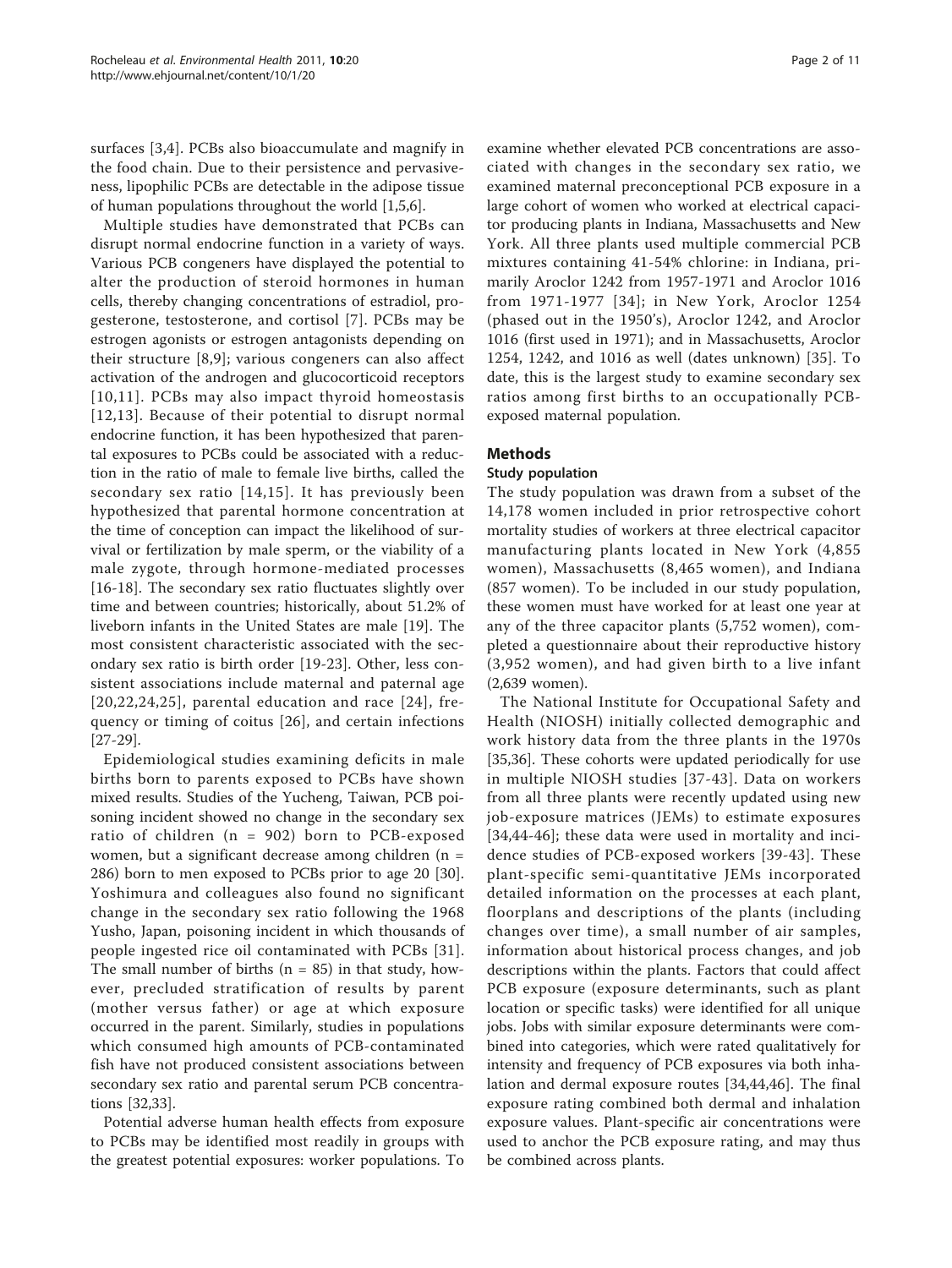Along with the cohort and JEM updates, an interview study of cancer and reproductive history was conducted among the 5,752 women who worked for at least one year at any of the three capacitor plants; these methods have been described in detail previously [[43\]](#page-9-0). Briefly, addresses and telephone numbers were updated and a self-administered questionnaire was mailed to all women or their next-of-kin (25% of the cohort had died) for whom an accurate address could be found (n = 4,564, 79% of the study population). After two mailings and a reminder postcard, non-respondents were telephoned to complete the questionnaire. Overall, completed questionnaires were received for 3,952 women (87%). The questionnaire was translated into Spanish and Portuguese due to the ethnic make-up of the cohort, and was approved by the NIOSH Human Subjects Review Board.

The questionnaire collected data on relevant nonoccupational risk factors such as medical and reproductive history (including number, dates, and outcomes of pregnancies), race and ethnicity, education, height, weight, smoking, and family medical history. Respondents selecting "other" for race were prompted to further specify their race/ethnicity(s). While most workers were white, the Massachusetts plant included a number of workers of Cape Verdean origin [\[40\]](#page-9-0); most Cape Verdeans are of mixed (maternal) African and (paternal) Portuguese ancestry. Self-identified race may have been inconsistent among these workers since neither "Cape Verdean" nor "biracial" were listed among possible responses for race/ethnicity.

In the reproductive history section of the questionnaire, a respondent (or her proxy) was asked if she had ever been pregnant; if so, how many times she had been pregnant (including live births, stillbirths, miscarriages, abortions, and tubal pregnancies). For each reported pregnancy, we solicited the pregnancy end date; how long the pregnancy lasted (1-3 months, 4-6 months, 7-9 months); whether the pregnancy was single or multiple; whether the pregnancy ended in a live birth, stillbirth, miscarriage, induced abortion, or other; and the sex of each live born infant.

# Exposure variables and covariates

Cumulative PCB exposure to the time of the index conception was calculated from the plant-specific JEMs. Job categories were rated qualitatively for intensity (baseline, low, medium, high) and frequency (continuous, intermittent) of PCB exposures. Inhalation and dermal exposure were rated separately for each category. Inhalation intensity scores were quantitatively mapped based on air PCB measurements in the plant. No dermal measurements were available, and thus the dermal ratings are unitless. For both dermal and inhalation exposure, the products of the intensity and frequency ratings were calculated; the dermal and inhalation exposure values were then averaged together as a final value for each plantspecific exposure category (and thereby for each plantspecific job within that category) [[34](#page-9-0),[44,46](#page-9-0)].

For the purposes of our analysis, women with only background levels of occupational PCB exposure at the time of conception were considered unexposed; these women may have worked in an area of the plant where no PCBs were ever used prior to conceiving the child, or may not have worked in the plant until after the conception. Cumulative occupational exposure to PCBs to the time of conception was modeled as a bivariate (any/ none), categorical (quartiles of exposure vs. none), and continuous variable. Births occurring prior to the earliest date at which PCBs were used in a given plant were excluded to prevent confounding by time period, since all these early births would be non-occupationally exposed by definition.

To avoid confounding by birth order or pregnancyrelated changes in BMI and PCB body burden[\[47](#page-9-0)], the analysis was restricted to liveborn singleton births from primiparous women. Very preterm births (occurring at less than seven months gestation) were excluded ( $n =$ 38) from the main analysis for both consistency with other studies and to prevent confounding[[48-50\]](#page-9-0), since the sample size was too small for adjustment; including these subjects in the analysis, however, did not alter our results (data not shown). Women reporting a BMI below 15 at age 20 were also excluded  $(n = 6)$ , since this is below the threshold for starvation and we were unable to distinguish between extreme values that actually existed, which could create confounding by nutritional status, and those that were due to reporting errors. This left 2,595 women and their infants available for analysis.

Potential covariates evaluated for inclusion in the final multivariate model included BMI at age 20 (< 18.5, 18.5 - 21.9, 22-24.9, 25-29.9, 30+), highest education level attained (grade school only, some high school, completed high school or GED, some college or professional training, college degree or higher), race (white, nonwhite or mixed race), use of oral contraceptives in the year prior to the conception (yes, no), smoking prior to giving birth to the index child (ever/never), plant (Massachusetts, Indiana, New York), and whether the questionnaire was completed by the worker or a proxy. Maternal age at time of conception was evaluated as both a continuous and categorical ( $\leq$  18, 19-24, 25-29,  $\geq$ 30) variable. To assess cohort effects, year of mother's birth and year of infant's birth were assessed as both continuous and categorical variables. Among workers in the Massachusetts plant, we also stratified our analysis by exposure occurring during U.S. involvement in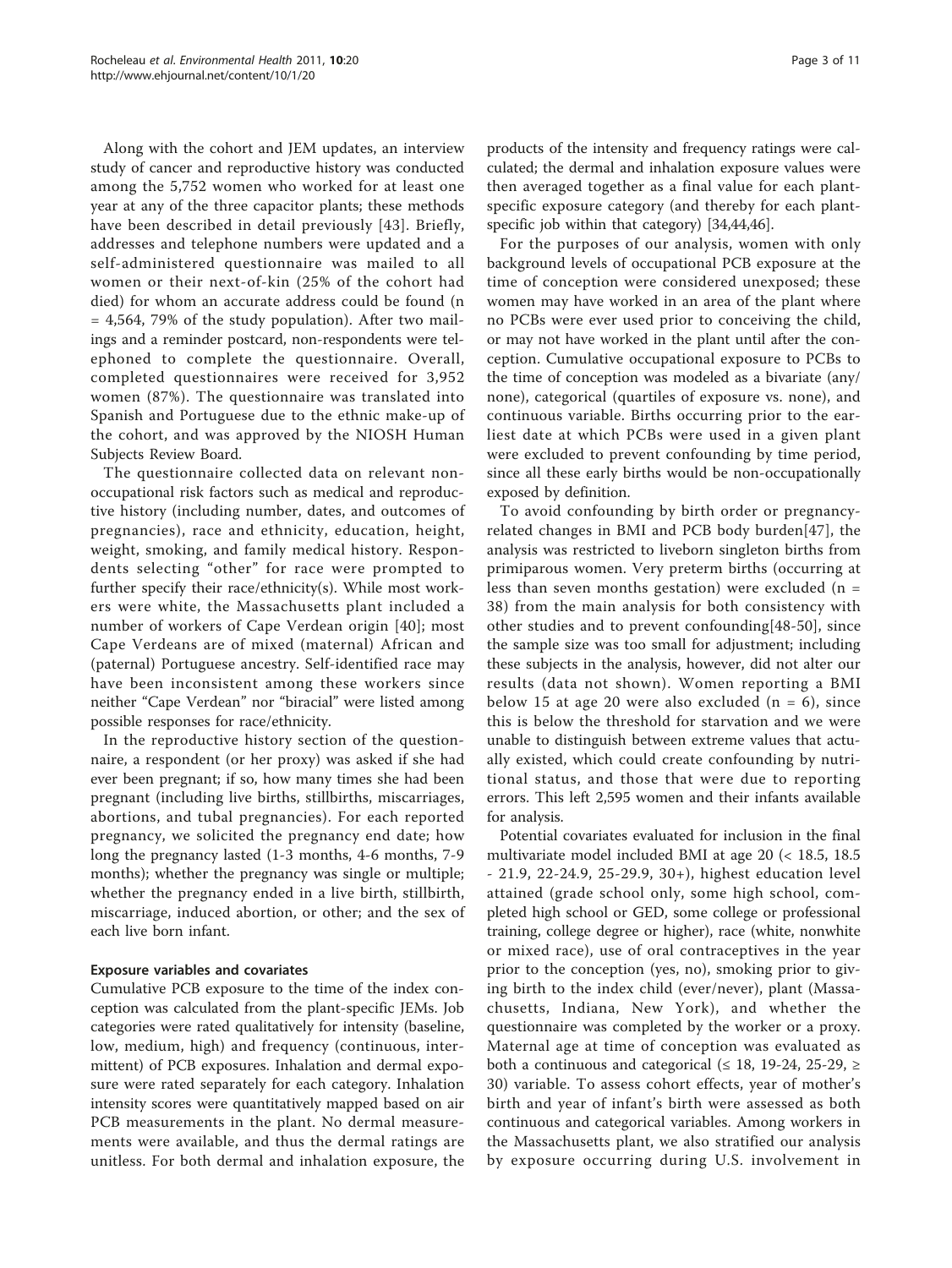World War II (1941-1945) (any PCB exposure in 1941- 1945 versus no exposure during 1941-1945), when production was increased and the plants were primarily staffed by women. A sub-analysis also examined outcomes for those with Portuguese last names (as an approximate surrogate for Cape Verdean ethnicity) to better assess differences between this group and the remainder of the study population.

#### Statistical analysis

Continuous variables were modeled as linear, log-transformed, and quadratic variables; then evaluated as categorical variables as described previously. The Akaike Information Criterion (AIC) [[51](#page-9-0)] was used to select variables that provided the best fit to the data. Bivariate analyses were conducted to identify potential confounding variables using either the Chi-square test for categorical variables or linear regression for continuous variables. Variables that were significantly related to both the secondary sex ratio and PCB exposure terms  $(\alpha \leq 0.10)$  or that changed the odds ratio estimate for the main effect ( $\geq 10\%$ ), were included in multivariate model selection. Logistic regression models were created via a hybrid backward selection scheme. The AIC was used to select the most parsimonious model providing an adequate fit to the data. All analyses were conducted using SAS 9.1.3 (SAS Institute, Cary, NC). Stratified analyses examined whether respondent (woman or a proxy), age at conception (younger than age 20, age 20 or older), or plant (Indiana, Massachusetts, New York) impacted results.

# Results

Data from 2,595 singleton live births of primiparous female workers were analyzed. The percentage of primiparous workers with preconceptional PCB exposure varied by plant, from 41% in the New York plant to 69.8% in the Massachusetts plant (Table [1\)](#page-4-0). Workers in the Massachusetts plant were the most highly exposed. The Massachusetts plant also opened 10 years prior to the New York plant and 19 years prior to the Indiana plant (note that the Massachusetts plant was operating during World War II, when production demands were high to support war efforts). Women had been employed in the plants for an average of 2-2.6 years prior to conceiving their first liveborn child. Primiparous workers in the Massachusetts plant cohort tended to have lower education levels than workers in the New York and Indiana plant cohorts, and were more likely to be non-white.

Fifty-eight percent ( $n = 1506$ ) of participants were exposed to PCBs prior to conceiving their first liveborn children. Among these, 750 (49.8%) had male infants compared to 543 (49.9%) male infants among women not exposed to PCBs preconceptionally. Table [2](#page-5-0) shows

the sex distribution of offspring, stratified by exposure status, according to demographic characteristics of the mother. The gender distribution of offspring was generally comparable between exposed and unexposed workers in terms of education, smoking history, race, and BMI at age 20. Preconceptionally exposed workers tended to be older at the time they conceived their first liveborn child, compared to preconceptionally unexposed workers. Exposed workers were also more likely to have used oral contraceptives in the year prior to conceiving their first child, though this difference was not statistically significant.

Multivariate analyses controlling for mother's age and year of birth found no significant association between the odds of a male birth and mother's cumulative PCB exposure at time of conception, regardless of whether exposure was modeled as a continuous or categorical variable (Table [3\)](#page-5-0). The sex ratio of offspring did not vary according to whether the questionnaire was completed by the worker or a proxy, or whether Portuguese last name was included as a covariate (data not shown). Stratifying the analysis by age at conception (younger than age 20, age 20 or older) did not affect the relationship between maternal occupational PCB exposure and sex ratio of offspring (data not shown). Neither adjusting for plant in the main analysis nor conducting a separate analysis within each plant (Indiana, Massachusetts, New York) affected the relationship between maternal occupational PCB exposure and the secondary sex ratio (see additional file [1](#page-8-0): Odds of birth of a male infant among women occupationally PCB-exposed and unexposed prior to estimated date of conception, adjusted for plant, mother's date of birth, and maternal age at the birth of her first live-born child). There was also no trend toward an increasing association across increasing categories of preconceptional exposure (versus no exposure) and odds of a male birth. The percentage of male infants born to workers in the Indiana and Massachusetts plants was slightly lower (~49% male) than that observed among workers in the New York plant, however this percentage was similar between the children of occupationally exposed versus occupationally unexposed mothers (Table [4](#page-6-0)). There was also no difference in the relationship between preconceptional PCB exposure and the secondary sex ratio of workers in the Massachusetts plant when we examined PCB exposure occurring in 1941-1945 (World War II) compared to other time periods (data not shown).

# **Discussion**

The strengths of our study include restricting to primiparous births to prevent confounding by birth order, a large sample size, detailed plant and time-specific JEMs grounded by air monitoring samples and corroborated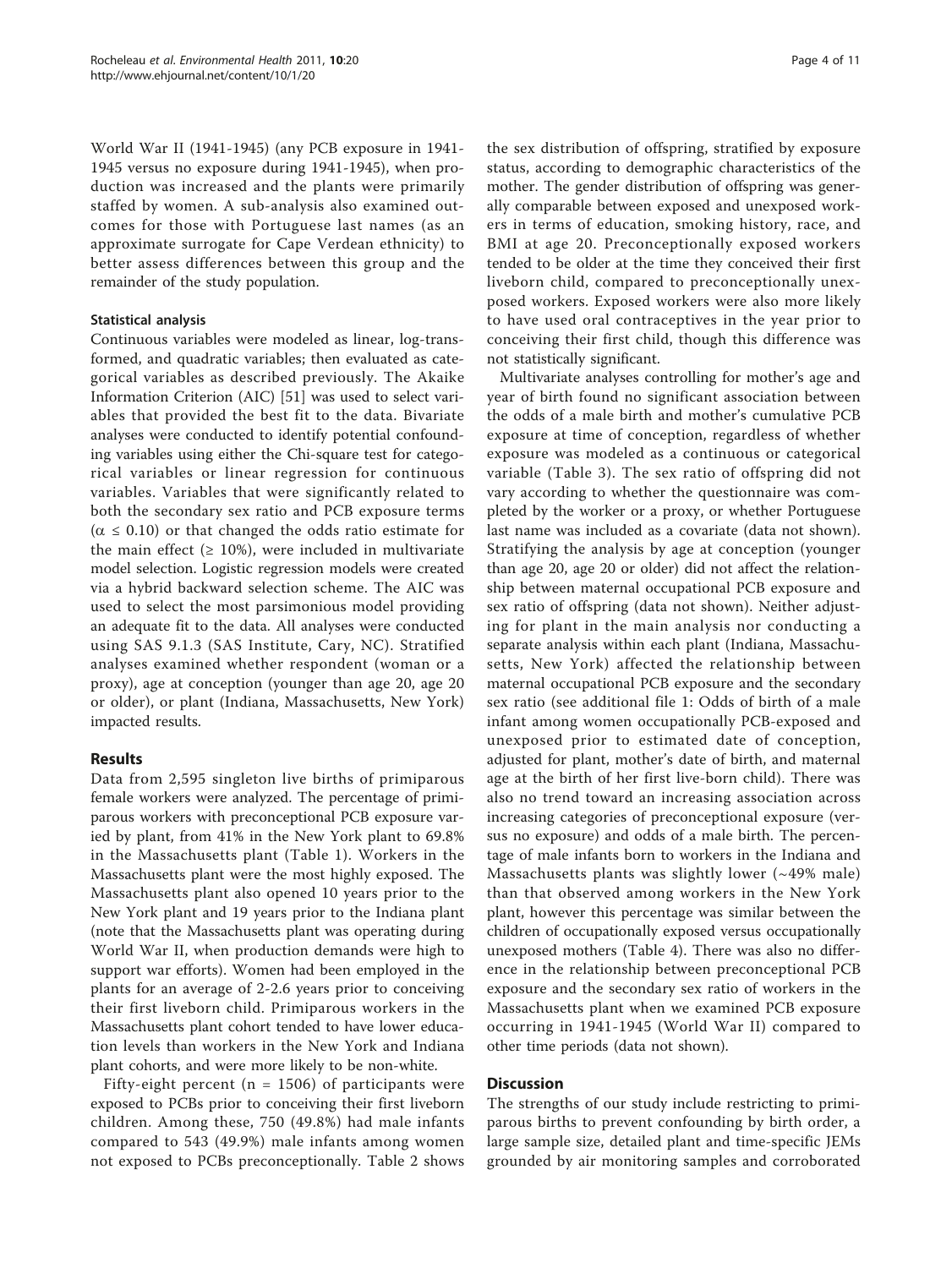#### <span id="page-4-0"></span>Table 1 Characteristics of primipara, by plant

|                                                                                              | $(n = 173)$ | Indiana Plant Massachusetts Plant New York Plant<br>$(n = 1481)$ | $(n = 941)$  |
|----------------------------------------------------------------------------------------------|-------------|------------------------------------------------------------------|--------------|
| PCB production years <sup>a</sup>                                                            | 1957-1977   | 1938-1977                                                        | 1948-1977    |
| Estimated cumulative occupational PCB exposure, to estimated date of conception <sup>b</sup> |             |                                                                  |              |
| Median                                                                                       | 4.868       | 193,320                                                          | 20,988       |
| Interguartile range                                                                          | 2,460-8,510 | 84,672-397,512                                                   | 8,700-54,120 |
| Duration of employment (years), prior to estimated date of conception <sup>c</sup>           |             |                                                                  |              |
| Median                                                                                       | 2.0         | 2.6                                                              | 2.0          |
| Interquartile range                                                                          | $1.1 - 2.7$ | $1.3 - 4.6$                                                      | $1.1 - 3.5$  |
| Occupationally PCB exposed prior to estimated date of conception (n, %)                      | 86 (49.7%)  | 1,034 (69.8%)                                                    | 386 (41.0%)  |
| Reproductive history reported by proxy                                                       | $2(1.2\%)$  | 190 (12.8%)                                                      | 82 (8.7%)    |
| Gender of offspring (n, %)                                                                   |             |                                                                  |              |
| Males                                                                                        | 85 (49.1%)  | 724 (48.9%)                                                      | 484 (51.4%)  |
| Females                                                                                      | 88 (50.9%)  | 757 (51.1%)                                                      | 457 (48.6%)  |
| Maternal race/ethnicitiy (n, %)                                                              |             |                                                                  |              |
| White, non-Hispanic                                                                          | 165 (95.4%) | 1,234 (83.3%)                                                    | 914 (97.1%)  |
| Non-white or multiracial                                                                     | 8 (4.6%)    | 247 (16.7%)                                                      | 27 (2.9%)    |
| Maternal education (n, %)                                                                    |             |                                                                  |              |
| Grade school only                                                                            | $1(0.6\%)$  | 125 (8.6%)                                                       | $7(0.8\%)$   |
| Some high school                                                                             | $9(5.2\%)$  | 477 (32.7%)                                                      | 98 (10.5%)   |
| High school graduate or GED                                                                  | 69 (39.9%)  | 522 (35.8%)                                                      | 537(57.3%)   |
| Some college or professional training                                                        | 75 (43.4%)  | 261 (17.9%)                                                      | 229(24.4%)   |
| College degree or higher                                                                     | 19 (11%)    | 74 (5.1%)                                                        | 67 (7.1%)    |
| Maternal Age (n, %)                                                                          |             |                                                                  |              |
| 18 or younger                                                                                | 30 (17.3%)  | 141 (9.5%)                                                       | 147 (15.6%)  |
| $19 - 24$                                                                                    | 100 (57.8%) | 910 (61.4%)                                                      | 550 (58.5%)  |
| 25-29                                                                                        | 29 (16.8%)  | 286 (19.3%)                                                      | 156 (16.6%)  |
| 30 or older                                                                                  | 14 (8.1%)   | 144 (9.7%)                                                       | 88 (9.4%)    |

IR = interquartile range.

<sup>a</sup>Births occurring prior to the earliest dates of PCB production at each plant were excluded.

<sup>b</sup>Cumulative exposure was estimated using the combined inhalation-dermal job exposure matrix.

Employment refers to time worked while PCBs were in use at the plants.

with serum samples, and evaluating an occupational cohort with much higher PCB exposure than previous population-based samples. We did not find an association between cumulative maternal PCB exposure prior to conception and infant sex ratio among female primiparous workers in three electrical capacitor plants. This finding is consistent with a recent population-based study of parental PCB blood concentrations and offspring gender, which also noted no increase in the proportion of males born to mothers with the highest category of PCB exposure [[52\]](#page-9-0). A small increase in male births was suggested in that study, however, when both mothers and fathers were exposed to the highest category of PCBs–suggesting that paternal PCB exposure might be associated with the secondary sex ratio [[52\]](#page-9-0).

Although our results conflict with two other recent studies of blood PCB concentration and secondary sex ratio, the discrepancy between these studies and ours may be explained, in part, by variations in study design and population. Hertz-Picciotto and colleagues reported a 7% decrease in the sex ratio of offspring per 1 ppb increase in PCB burden in a population-based study [[53\]](#page-9-0), and Weisskopf and colleagues reported an 80% reduction in the secondary sex ratio among mothers in the highest quintile of PCB exposure from sport-caught fish [[33](#page-9-0)]. Both of these studies used one-time serum PCB measurements which tend to only capture PCBs with long half-lives, whereas our plant-specific JEMs were able to account for long-term patterns of PCB exposure.

Our study also restricted the analysis to primiparous births (to  $n = 2595$  mothers), thereby eliminating both potential confounding and effect modification by birth order, pregnancy-related changes in BMI, or breast-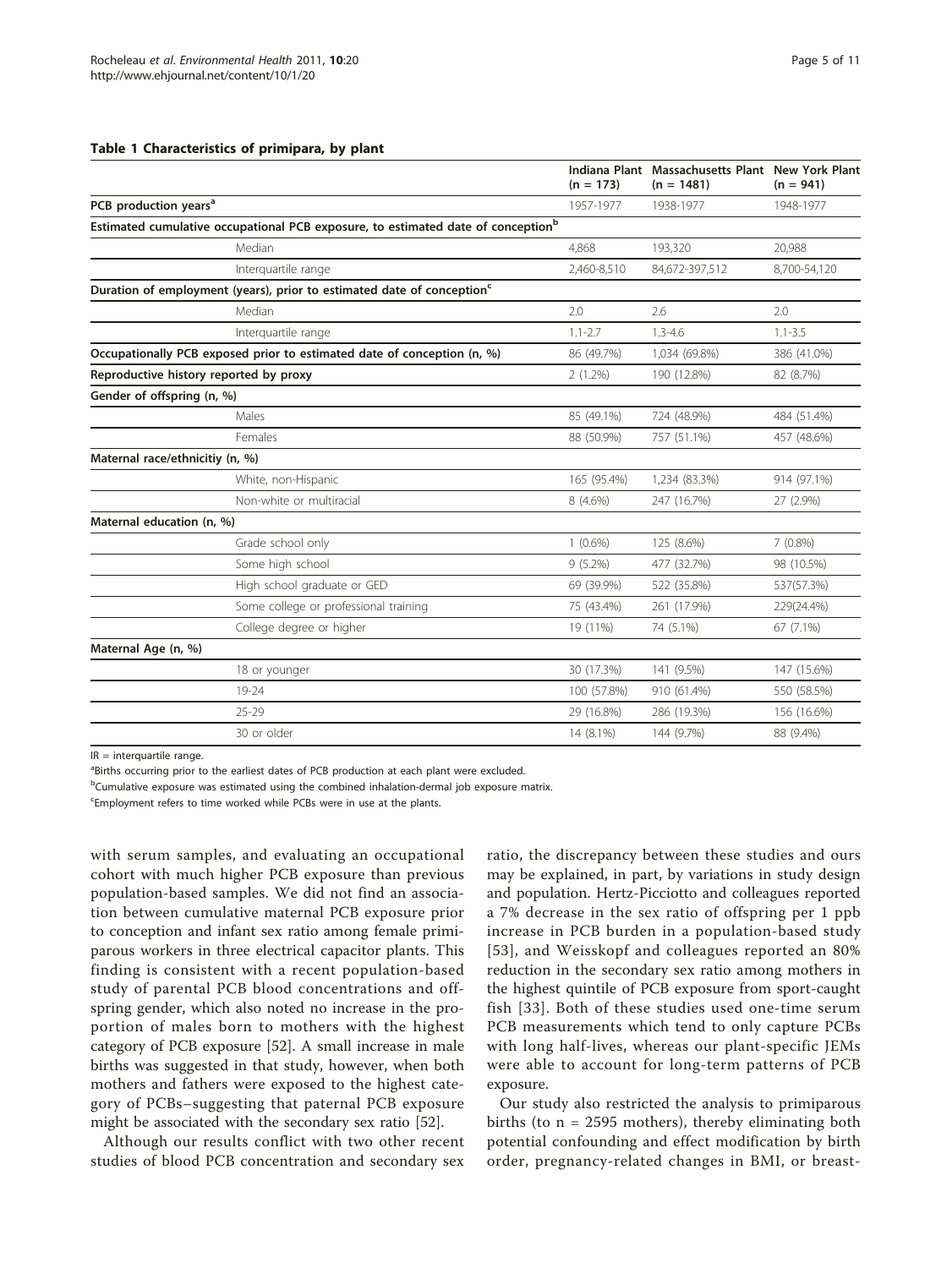|                                                    | <b>PCB Exposed</b> |                             | <b>PCB Unexposed</b> |                             |
|----------------------------------------------------|--------------------|-----------------------------|----------------------|-----------------------------|
|                                                    | Male child<br>N(%) | <b>Female child</b><br>N(%) | Male child<br>N(%)   | <b>Female child</b><br>N(%) |
|                                                    | 750 (49.8)         | 756 (50.2)                  | 543 (49.9)           | 546 (50.1)                  |
| <b>Maternal Education</b>                          |                    |                             |                      |                             |
| Grade school only                                  | 35 (52.2)          | 32 (47.8)                   | 30(45.5)             | 36 (54.6)                   |
| Some high school                                   | 167(49.1)          | 173 (50.9)                  | 120 (49.2)           | 124 (50.8)                  |
| High school graduate or GED                        | 308 (51.3)         | 292 (48.7)                  | 262 (49.6)           | 266 (50.4)                  |
| Some college or professional training              | 163(45.0)          | 199 (55.0)                  | 104(51.2)            | 99 (48.8)                   |
| College degree or higher                           | 70 (57.4)          | 52 (42.6)                   | 24 (63.2)            | 14 (36.8)                   |
| Oral contraceptive use in year prior to conception |                    |                             |                      |                             |
| Yes                                                | 76 (54.3)          | 64 (45.7)                   | 14 (53.9)            | 12(46.2)                    |
| <b>No</b>                                          | 674 (49.3)         | 692 (50.7)                  | 529 (49.8)           | 534 (50.2)                  |
| Maternal cigarette consumption prior to conception |                    |                             |                      |                             |
| Yes                                                | 295 (51.0)         | 283 (49.0)                  | 188 (49.9)           | 189 (50.1)                  |
| <b>No</b>                                          | 455 (49.0)         | 473 (51.0)                  | 355 (49.9)           | 357 (50.1)                  |
| Maternal race/Ethnicity                            |                    |                             |                      |                             |
| White, non-Hispanic                                | 684 (50.0)         | 684 (50.0)                  | 478 (49.4)           | 490 (50.6)                  |
| Other                                              | 66 (47.8)          | 72 (52.2)                   | 65 (53.7)            | 56 (46.3)                   |
| Maternal age at conception                         |                    |                             |                      |                             |
| 18 or younger                                      | 35 (54.7)          | 29 (45.3)                   | 147 (57.9)           | 107(42.1)                   |
| $19 - 24$                                          | 420 (47.7)         | 460 (52.3)                  | 317(46.6)            | 363 (53.4)                  |
| $25 - 29$                                          | 189 (52.2)         | 173 (47.8)                  | 65 (59.6)            | 44 (40.4)                   |
| 30 or older                                        | 106 (53.0)         | 94 (47.0)                   | 14 (30.4)            | 32 (69.6)                   |
| Maternal BMI at age 20                             |                    |                             |                      |                             |
| 15.0 to $<$ 18.5                                   | 112(52.1)          | 103 (47.9)                  | 75 (53.6)            | 65 (46.4)                   |
| 18.5 to $< 22.0$                                   | 382 (50.7)         | 372 (49.3)                  | 261 (48.2)           | 280 (51.8)                  |
| 22.0 to $< 25.0$                                   | 135 (44.9)         | 166 (55.2)                  | 100 (46.7)           | 114(53.3)                   |
| 25.0 to $<$ 30.0                                   | 44 (50.0)          | 44 (50.0)                   | 39 (59.1)            | 27(40.9)                    |
| $30.0+$                                            | 18 (58.1)          | 13 (41.9)                   | 7(46.7)              | 8(53.3)                     |
|                                                    |                    |                             |                      |                             |

#### <span id="page-5-0"></span>Table 2 Gender distribution of first live-born offspring, by maternal characteristics and exposure status

# Table 3 Crude and adjusted odds of birth of a male infant among women occupationally PCB-exposed and unexposed prior to estimated date of conception

| Estimated Cumulative PCB exposure <sup>a</sup> ,<br>at estimated date of conception | Exposed<br>Women (n) | Crude<br>OR (95% CI)  | Adjusted <sup>b</sup><br>OR (95% CI) |
|-------------------------------------------------------------------------------------|----------------------|-----------------------|--------------------------------------|
| Continuous model (log linear)                                                       |                      |                       |                                      |
| Per 100,000 increase                                                                | 1,506                | 1.00 (0.98, 1.03)     | 1.01 (0.98, 1.03)                    |
| Categorical model                                                                   |                      |                       |                                      |
| No exposure                                                                         | 1.089                | 1.00 (ref)            | $1.00$ (ref)                         |
| $> 0$ to $<$ 27,900                                                                 | 377                  | $0.94$ $(0.75, 1.19)$ | 0.93(0.73, 1.19)                     |
| 27,900 to <108,140                                                                  | 376                  | 1.14 (0.90, 1.44)     | 1.11(0.87, 1.41)                     |
| 108,140 to <300,216                                                                 | 377                  | $0.90$ $(0.72, 1.14)$ | 0.90(0.71, 1.15)                     |
| $300,216+$                                                                          | 376                  | 1.02 (0.81, 1.29)     | $1.06$ $(0.83, 1.36)$                |

<sup>a</sup>Cumulative exposure was estimated using the combined inhalation-dermal job exposure matrix.

<sup>b</sup>Adjusted for the mother's date of birth, and age at birth of her first born.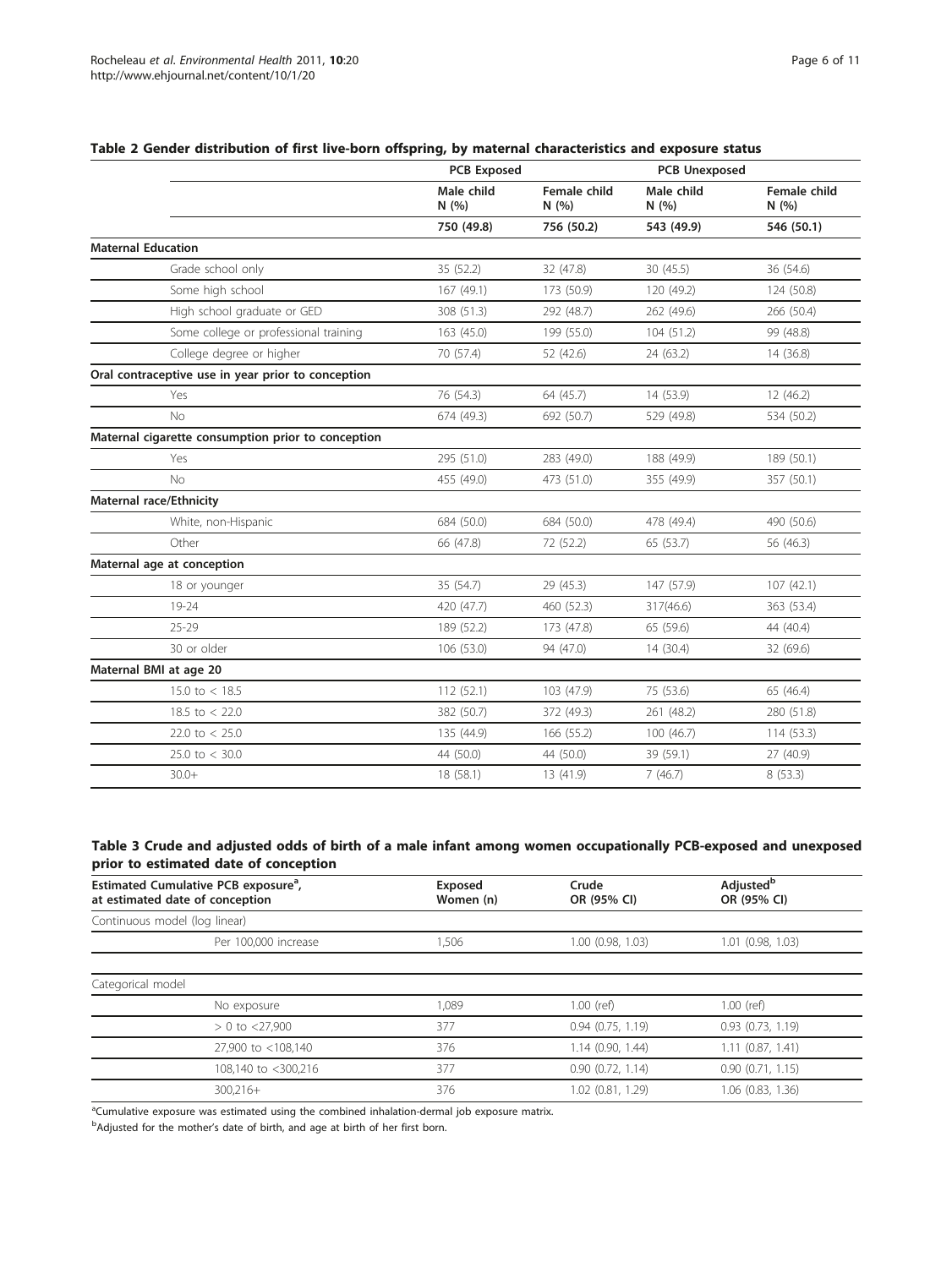| Estimated Cumulative PCB exposure <sup>a</sup> ,<br>at estimated date of conception | Women<br>(n) | Crude<br>OR (95% CI)  | Adjusted <sup>b</sup><br>OR (95% CI) |
|-------------------------------------------------------------------------------------|--------------|-----------------------|--------------------------------------|
| Indiana Plant ( $n = 173$ )                                                         |              |                       |                                      |
| No exposure                                                                         | 87           | $1.00$ (ref)          | $1.00$ (ref)                         |
| $> 0$ to $< 2,460$                                                                  | 21           | $0.98$ $(0.37, 2.55)$ | 1.19 (0.43, 3.28)                    |
| 2,460 to <4,867.5                                                                   | 22           | 1.07(0.42, 2.74)      | 1.20 (0.42, 3.39)                    |
| 4,867.5 to <8,510                                                                   | 21           | $0.36$ $(0.13, 1.01)$ | 0.39(0.12, 1.25)                     |
| $8,510+$                                                                            | 22           | $0.74$ $(0.29, 1.90)$ | $0.81$ $(0.27, 2.42)$                |
| Massachusetts Plant ( $n = 1481$ )                                                  |              |                       |                                      |
| No exposure                                                                         | 447          | $1.00$ (ref)          | $1.00$ (ref)                         |
| $> 0$ to $< 84,672$                                                                 | 258          | $1.06$ $(0.78, 1.44)$ | $1.06$ $(0.77, 1.47)$                |
| 84,672 to <193,320                                                                  | 258          | $1.08$ (0.79, 1.47)   | $1.09$ (0.78, 1.52)                  |
| 193,320 to <397,512                                                                 | 259          | $0.90$ $(0.67, 1.23)$ | $0.93$ $(0.67, 1.29)$                |
| 397,512+                                                                            | 259          | $1.16$ (0.85, 1.57)   | $1.16$ (0.84, 1.61)                  |
| New York Plant $(n = 941)$                                                          |              |                       |                                      |
| No exposure                                                                         | 555          | $1.00$ (ref)          | $1.00$ (ref)                         |
| $> 0$ to $< 8,700$                                                                  | 96           | $0.85$ $(0.55, 1.32)$ | $0.85$ $(0.54, 1.34)$                |
| 8,700 to <20,988                                                                    | 97           | $1.07$ (0.70, 1.65)   | $1.08$ $(0.69, 1.71)$                |
| 20,988 to <54,120                                                                   | 96           | 1.14(0.74, 1.77)      | $1.07$ (0.66, 1.73)                  |
| 54,120+                                                                             | 97           | 1.22 (0.79, 1.88)     | 1.20 (0.74, 1.96)                    |

<span id="page-6-0"></span>Table 4 Crude and adjusted odds of birth of a male infant among women occupationally PCB-exposed and unexposed women prior to conception, stratified by plant

<sup>a</sup>Cumulative exposure was estimated using the combined inhalation-dermal job exposure matrix.

<sup>b</sup>Adjusted for the mother's date of birth and maternal age at the birth of her first live-born child.

feeding. Previous studies have indicated an association between sex ratio of infants and their birth order [[21](#page-9-0),[22,24\]](#page-9-0). Pregnancy-associated changes in BMI, and increased PCB clearance through breast-feeding, could result in associations between birth order and blood PCB concentrations. Hertz-Picciotto and colleagues did not adjust or stratify by birth order, possibly due to limitations in the sample size ( $n = 399$  mothers) [[53\]](#page-9-0). Weisskopf and colleagues adjusted for parity and the presence of an older male sibling, but because of their small sample size ( $n = 173$  mothers) were not able to examine the potential for effect modification by parity and BMI [\[33](#page-9-0)].

Additionally, the route of PCB exposure varied across all these studies, which could impact absorption and metabolism of congeners. In our study, most exposure came from dermal absorption or inhalation of PCBs in an occupational setting; in the study by Weisskopf and colleagues, exposure primarily occurred through ingestion of sport-caught fish; and in the study by Hertz-Picciotto and colleagues, environmental exposure likely occurred through both ingestion and inhalation routes.

Perhaps the most important factor distinguishing our study from these previous studies, however, is that the magnitude of exposure in those study populations was substantially lower than in our occupationally exposed group. Weisskopf and associates reported a mean serum

PCB concentration of 10.7 μg/L for mothers in the highest quintile of exposure [[33](#page-9-0)], while Hertz-Picciotto and associates reported a mean serum PCB concentration of 1.9 μg/L for mothers in the highest decile of exposure [[53\]](#page-9-0). By contrast, a study of the New York plant in 1976 found that workers (both male and female) in areas with high air PCB concentrations had serum L-PCB concentrations of 100 μg/L (geometric mean); female workers overall had serum H-PCB concentrations of 8 μg/L (geometric mean) [[54\]](#page-9-0). Average serum values were 502 μg/L for lower chlorinated PCBs (L-PCBs) and 44 μg/L for higher chlorinated PCBs (H-PCBs) among a sample of current workers in 1977 in the capacitor-production area of the Indiana plant, and 237 μg/L L-PCBs and 51 μg/L H-PCBs among workers in the maintenance areas of that plant [\[55](#page-9-0)]. The PCB-exposed workers in our cohort therefore experienced PCB exposures substantially higher than the environmentally exposed individuals in other studies of maternal PCB exposure and secondary sex ratio. If a true association existed between PCB exposure and secondary sex ratio, we would expect to see that risk magnified in more highly exposed populations, such as we studied.

Additionally, no association between high-dose PCB exposure and secondary sex ratio has been observed in accidental contamination events. Rogan and colleagues found no change in the sex ratio of children born to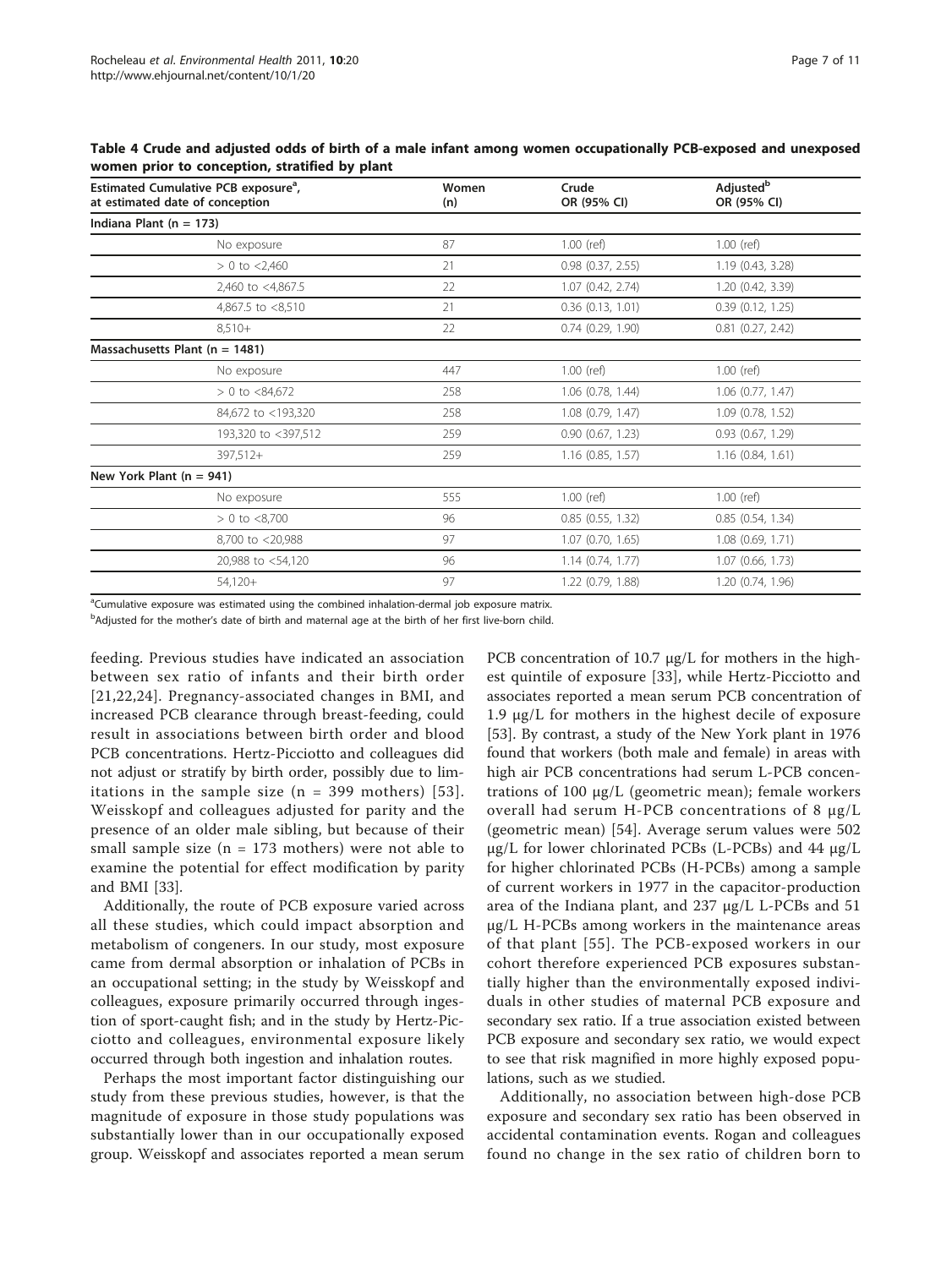women exposed to PCBs and polychlorinated dibenzofurans (PCDFs) from contaminated cooking oil in Taiwan in the 1978-79 Yucheng incident [\[56\]](#page-9-0), despite mean serum PCB concentrations of 49.3 μg/L [[57](#page-10-0)]. A significant decrease in the secondary sex ratio was later noted, however, among children born to exposed men - provided the men had been aged less than 20 at the time of exposure [[30\]](#page-9-0). It was postulated that the Yucheng exposure could have caused damage to the young men's developing reproductive systems. Similarly, an analysis of maternal PCB and PCDF exposure from the Yusho incident did not note a decrease in male births; however, the small number of births in this population precluded a detailed analysis [[31\]](#page-9-0). These studies might not be directly comparable with ours, however, due to their high accidental one-time exposures including both PCBs and PCDFs, with exposure occurring through ingestion; as opposed to this study, where the workers had longterm dermal and inhalation exposure.

PCBs have been suggested as a cause of altered secondary sex ratios due to their potential to disrupt normal endocrine function. Even the hypothesis that endocrine disruption could result in alterations in the secondary sex ratio, however, has inconsistent support in the scientific literature. Studies of children and grandchildren of women exposed to diethylstilbestrol (DES), an extremely potent endocrine disruptor, have failed to show perturbations in the proportion of male births [[58,59\]](#page-10-0). Other data show that the majority of PCB transfer from mothers to their offspring occurs during breastfeeding, not in utero [[60\]](#page-10-0).

Besides consistency with other studies of high-dose PCB exposure and the ability to limit analysis to primiparous births, our study benefits from several unique strengths. The sample size is large, allowing us to have adequate power to detect associations. The estimated cumulative preconceptional PCB dose among exposed workers in our study covered a wider range than has been analyzed elsewhere, allowing us to examine whether a threshold effect or dose-response relationship existed. This study used JEMs to assign PCB exposure to workers at three electrical capacitor plants. Using a JEM, rather than direct monitoring for all workers, may introduce some exposure misclassification that would most likely dilute any observed association. Our JEMs, however, were based on industrial hygienist visits to the plants in question, detailed diagrams of the plant layout and processes, air samples, and some individual monitoring results. Using this sort of detailed information to inform a JEM improves the accuracy of exposure assessment [[61\]](#page-10-0). Though we relied on proxy respondents to complete questionnaires when workers were deceased, the outcome under study (gender of liveborn children) is not likely subject to misreporting as it is discrete and

would be known to a proxy respondent. Exposure metrics did not rely on self-report, but on plant records.

Despite these strengths, our results are subject to several limitations. First is our inability to fully distinguish between types of PCBs that workers were exposed to. Though offspring of workers in the New York plant had a reversed sex ratio versus that observed in Indiana and Massachusetts, the PCB mixtures used in New York were similar to those used in Massachusetts; a more detailed analysis by type of PCB, however, cannot be performed based on these data.

Another limitation of our study is the potential for exposure misclassification of workers. A number of personal and workplace factors which we were unable to account for may influence worker exposure to PCBs. Most of the women in our study-whether occupationally exposed or not– also lived near the factories where they worked, and may have had additional PCB exposure from environmental contamination; this further increases potential misclassification of PCB exposure. Repeated serum PCB measurements would have provided more accurate measures of absorbed PCB dose from all sources, but were only available from a small number of workers and not at the time of conception. In small biomonitoring studies at the Indiana and New York plants, however, serum PCB concentrations of exposed workers were 8-50 times higher than those of unexposed workers or people living in the surrounding communities for H-PCBs, and two to four times higher for L-PCBs [[54,55\]](#page-9-0). Serum PCB concentrations correlated fairly well with cumulative exposure estimates (combining both inhalation and dermal exposure) from the JEM in a sample of workers in the Indiana plant [[34\]](#page-9-0); this suggests that our results cannot be simply attributed to misclassification.

Because most of the women in our study were also exposed to PCBs by living in the communities around the plants, our study might have failed to detect a true relationship - but only if PCBs exerted a threshold (rather than dose-response) effect on secondary sex ratios at doses similar to environmental levels. We observed that the percentages of male infants born to workers in the Indiana and Massachusetts plants were slightly lower than the national average (~49% compared to  $~51\%$  for the same time periods), but the secondary sex ratio was similar between occupationally exposed and unexposed workers. The sex ratio observed in the New York plant, however, was similar to the national averages. This argues against a threshold effect on the secondary sex ratio caused by environmental exposure to PCBs among those who were not exposed to PCBs at work.

Unmeasured paternal exposure to PCBs might have contributed to the lower rates of male births we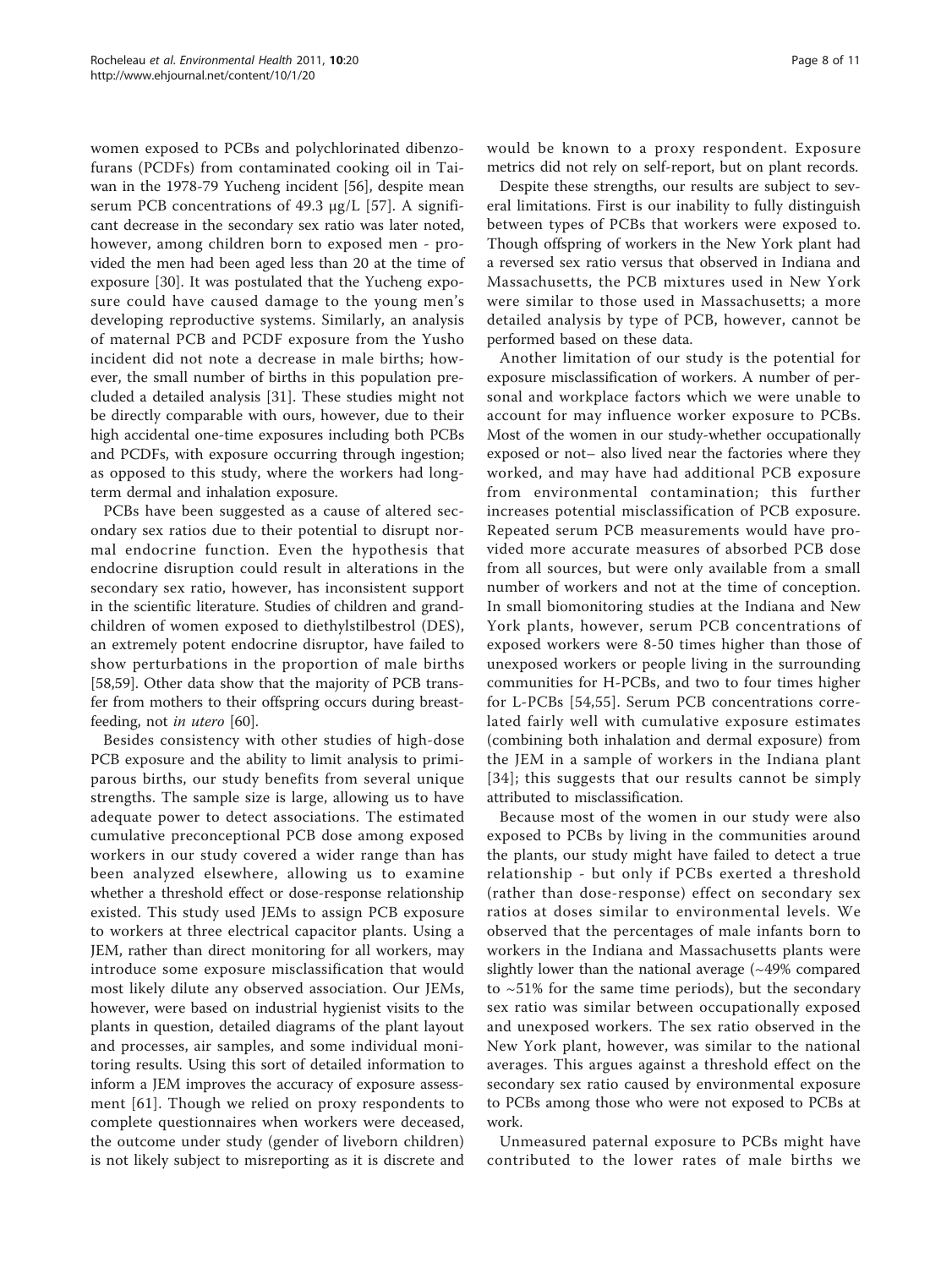<span id="page-8-0"></span>observed among mothers working in the Indiana and Massachusetts plant, which previous studies suggest might be related to the secondary sex ratio [[30,52,](#page-9-0)[62](#page-10-0)]. Some fathers may have also worked in one of these plants, and could have been highly exposed to PCBs. Fathers living near the Indiana and Massachusetts plants might also have had higher environmental exposure to PCBs than fathers living near the New York plant. Unfortunately, we were unable to account for any paternal PCB exposure. Our finding of no association between maternal PCB exposure and the secondary sex ratio does not rule out an association between paternal PCB exposure, or combined parental PCB exposure, and the secondary sex ratio. We were also unable to obtain information on paternal age, which has been linked to the secondary sex ratio in previous studies.

# Conclusions

Overall, our finding of no association between maternal occupational PCB exposure and sex ratio of offspring is consistent with other studies of presumably high-dose PCB exposure. This is one of the largest cohort studies of PCB-exposed female workers to date, and our results are strengthened by our ability to account for occupational PCB exposure over time, restriction of our study set to primiparous live births, and high levels of PCB exposure among those exposed at the time of the index conception. Despite some limitations, a lack of association between highly PCB-exposed women and altered sex ratios in their offspring suggests that no association will exist for women in the general population with generally lower PCB exposure. We were unable to examine potential associations between PCBs and other reproductive outcomes, such as infertility, spontaneous abortion, and stillbirth; future work should explore the competing risks of these outcomes.

# Additional material

[Additional file 1: O](http://www.biomedcentral.com/content/supplementary/1476-069X-10-20-S1.DOC)dds of birth of a male infant among women occupationally PCB-exposed and unexposed prior to estimated date of conception, adjusted by plant. This table (adjusted\_by\_plant. doc), in Microsoft Word 2003, displays the odds of birth of a male infant among women occupationally PCB-exposed and unexposed prior to estimated date of conception, adjusted for plant, mother's date of birth, and maternal age at the birth of her first live-born child.

#### Abbreviations

AIC: Akaike Information Criterion; JEM: job-exposure matrix; PCB: polychlorinated biphenyl; L-PCB: lower chlorinated polychlorinated biphenyl; H-PCB: higher chlorinated polychlorinated biphenyl; DES: diethylstilbestrol; BMI: body mass index; NIOSH: National Institute for Occupational Safety and Health; GED: General Education Diploma; PCDF: polychlorinated dibenzofurans; ppb: parts per billion.

#### Acknowledgements

This work builds upon decades of research conducted previously at the National Institute for Occupational Safety and Health. The authors would like to thank all those involved in industrial hygiene evaluations of the participating plants, in collection of PCB exposure data, and in designing and conducting the questionnaire study of female workers. This study was supported, in part, by NIOSH operating funds and by the Department of Defense Women's Health Research Program (MIPR 94MM4580). The findings and conclusions in this report are those of the authors and do not necessarily represent the views of the National Institute for Occupational Safety and Health.

#### Author details

<sup>1</sup> Division of Surveillance, Hazard Evaluations and Field Studies; Centers for Disease Control and Prevention, National Institute for Occupational Safety and Health; Cincinnati, Ohio, USA. <sup>2</sup>Department of Mathematical Science, University of Cincinnati, Cincinnati, Ohio, USA. <sup>3</sup> Division of Applied Research and Technology; Centers for Disease Control and Prevention, National Institute for Occupational Safety and Health; Cincinnati, Ohio, USA. <sup>4</sup>Institut universitaire romand de Santé au Travail/Institute for Work and Health (IST), Lausanne, Switzerland. <sup>5</sup>Coordinating Office for Terrorism, Preparedness and Emergency Response (Kentucky Department for Public Health); Centers for Disease Control and Prevention; Frankfort, Kentucky, USA.

#### Authors' contributions

The work presented here was carried out in collaboration between all authors. CR coordinated the study, assisted in interpreting results, and drafted the manuscript. SB and JD conducted statistical analysis and interpretation. CL assisted in coordination of the study and writing the manuscript. AR conceived of the study, provided expertise in the area of secondary sex ratios, assisted in interpretation of results, and assisted in writing the manuscript. MR coordinated preliminary analysis, and assisted in drafting the manuscript. MW and NH provided technical expertise regarding the industrial hygiene assessment. EW assisted in coordination of the study and revising the manuscript. All authors have contributed to, read, and approved the final manuscript.

#### Competing interests

The authors declare that they have no competing interests.

Received: 30 September 2010 Accepted: 18 March 2011 Published: 18 March 2011

#### References

- 1. Agency for Toxic Substances and Disease Register (ATSDR): Toxicological profile for polychlorinated biphenyls (update). Atlanta 2000.
- 2. Carrie J, Wang F, Sanei H, Macdonald RW, Outridge PM, Stern GA: Increasing contaminant burdens in an arctic fish, Burbot (Lota lota), in a warming climate. Environ Sci Technol 2009, 44:316-322.
- 3. Hu D, Hornbuckle KC: Inadvertent polychlorinated biphenyls in commercial paint pigments. Environ Sci Technol 2009, 44:2822-2827.
- 4. Rodenburg LA, Guo J, Du S, Cavallo GJ: [Evidence for unique and](http://www.ncbi.nlm.nih.gov/pubmed/20384375?dopt=Abstract) [ubiquitous environmental sources of 3,3](http://www.ncbi.nlm.nih.gov/pubmed/20384375?dopt=Abstract)'-dichlorobiphenyl (PCB 11). Environ Sci Technol 2010, 44:2816-2821.
- 5. Centers for Disease Control and Prevention (CDC): Fourth National Report on Human Exposure to Environmental Chemicals. Atlanta 2003.
- 6. World Health Organization: Polychlorinated Biphenyls and Terphenyls, Geneva , 2 1993, [Environmental Health Criteria, No. 140].
- 7. Kraugerud M, Zimmer KE, Dahl E, Berg V, Olsaker I, Farstad W, Ropstad E, Verhaegen S: [Three structurally different polychlorinated biphenyl](http://www.ncbi.nlm.nih.gov/pubmed/20574914?dopt=Abstract) [congeners \(Pcb 118, 153, and 126\) affect hormone production and gene](http://www.ncbi.nlm.nih.gov/pubmed/20574914?dopt=Abstract) [expression in the human H295R in vitro model.](http://www.ncbi.nlm.nih.gov/pubmed/20574914?dopt=Abstract) J Toxicol Environ Health A 2010, 73:1122-1132.
- 8. Bonefeld-Jorgensen EC, Andersen HR, Rasmussen TH, Vinggaard AM: [Effect](http://www.ncbi.nlm.nih.gov/pubmed/11275356?dopt=Abstract) [of highly bioaccumulated polychlorinated biphenyl congeners on](http://www.ncbi.nlm.nih.gov/pubmed/11275356?dopt=Abstract) [estrogen and androgen receptor activity.](http://www.ncbi.nlm.nih.gov/pubmed/11275356?dopt=Abstract) Toxicology 2001, 158:141-153.
- 9. Connor K, Ramamoorthy K, Moore M, Mustain M, Chen I, Safe S, Zacharewski T, Gillesby B, Joyeux A, Balaguer P: [Hydroxylated](http://www.ncbi.nlm.nih.gov/pubmed/9221830?dopt=Abstract) [polychlorinated biphenyls \(PCBs\) as estrogens and antiestrogens:](http://www.ncbi.nlm.nih.gov/pubmed/9221830?dopt=Abstract) [structure-activity relationships.](http://www.ncbi.nlm.nih.gov/pubmed/9221830?dopt=Abstract) Toxicol Appl Pharmacol 1997, 145:111-123.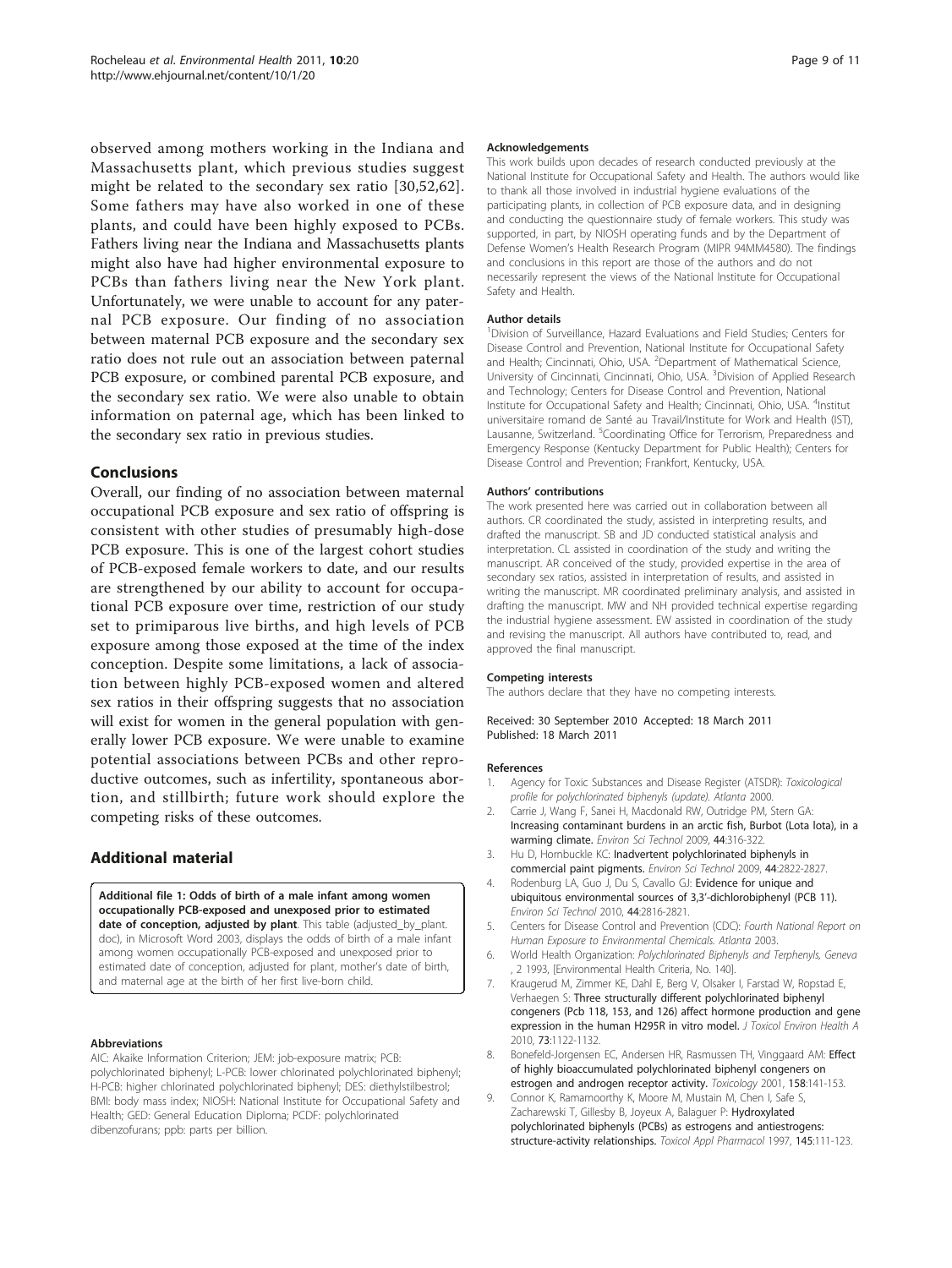- <span id="page-9-0"></span>10. Portigal CL, Cowell SP, Fedoruk MN, Butler CM, Rennie PS, Nelson CC: [Polychlorinated biphenyls interfere with androgen-induced](http://www.ncbi.nlm.nih.gov/pubmed/11906248?dopt=Abstract) [transcriptional activation and hormone binding.](http://www.ncbi.nlm.nih.gov/pubmed/11906248?dopt=Abstract) Toxicol Appl Pharmacol 2002, 179:185-194.
- 11. Schrader TJ, Cooke GM: [Effects of Aroclors and individual PCB congeners](http://www.ncbi.nlm.nih.gov/pubmed/12507654?dopt=Abstract) [on activation of the human androgen receptor in vitro.](http://www.ncbi.nlm.nih.gov/pubmed/12507654?dopt=Abstract) Reprod Toxicol 2003, 17:15-23.
- 12. Hagmar L: [Polychlorinated biphenyls and thyroid status in humans: a](http://www.ncbi.nlm.nih.gov/pubmed/14651786?dopt=Abstract) [review.](http://www.ncbi.nlm.nih.gov/pubmed/14651786?dopt=Abstract) Thyroid 2003, 13:1021-1028.
- 13. Salay E, Garabrant D: [Polychlorinated biphenyls and thyroid hormones in](http://www.ncbi.nlm.nih.gov/pubmed/19108870?dopt=Abstract) [adults: a systematic review appraisal of epidemiological studies.](http://www.ncbi.nlm.nih.gov/pubmed/19108870?dopt=Abstract) Chemosphere 2009, 74:1413-1419.
- 14. Ma R, Sassoon DA: [PCBs exert an estrogenic effect through repression of](http://www.ncbi.nlm.nih.gov/pubmed/16759992?dopt=Abstract) [the Wnt7a signaling pathway in the female reproductive tract.](http://www.ncbi.nlm.nih.gov/pubmed/16759992?dopt=Abstract) Environ Health Perspect 2006, 114:898-904.
- 15. Toft G, Hagmar L, Giwercman A, Bonde JP: [Epidemiological evidence on](http://www.ncbi.nlm.nih.gov/pubmed/15336708?dopt=Abstract) [reproductive effects of persistent organochlorines in humans.](http://www.ncbi.nlm.nih.gov/pubmed/15336708?dopt=Abstract) Reprod Toxicol 2004, 19:5-26.
- 16. James WH: [Hormonal control of sex ratio.](http://www.ncbi.nlm.nih.gov/pubmed/3713218?dopt=Abstract) J Theor Biol 1986, 118:427-441.
- 17. James WH: [Further support for the hypothesis that parental hormone](http://www.ncbi.nlm.nih.gov/pubmed/18471338?dopt=Abstract) [levels around the time of conception are associated with human sex](http://www.ncbi.nlm.nih.gov/pubmed/18471338?dopt=Abstract) [ratios at birth.](http://www.ncbi.nlm.nih.gov/pubmed/18471338?dopt=Abstract) J Biosoc Sci 2008, 40:855-861.
- 18. James WH: [Evidence that mammalian sex ratios at birth are partially](http://www.ncbi.nlm.nih.gov/pubmed/18577567?dopt=Abstract) [controlled by parental hormone levels around the time of conception.](http://www.ncbi.nlm.nih.gov/pubmed/18577567?dopt=Abstract) J Endocrinol 2008, 198:3-15.
- 19. Grech V, Vassallo-Agius P, Savona-Ventura C: [Secular trends in sex ratios at](http://www.ncbi.nlm.nih.gov/pubmed/12883068?dopt=Abstract) [birth in North America and Europe over the second half of the 20th](http://www.ncbi.nlm.nih.gov/pubmed/12883068?dopt=Abstract) [century.](http://www.ncbi.nlm.nih.gov/pubmed/12883068?dopt=Abstract) J Epidemiol Community Health 2003, 57:612-615.
- 20. Garfinkel J, Selvin S: [A multivariate analysis of the relationship between](http://www.ncbi.nlm.nih.gov/pubmed/956205?dopt=Abstract) [parental age and birth order and the human secondary sex ratio.](http://www.ncbi.nlm.nih.gov/pubmed/956205?dopt=Abstract) J Biosoc Sci 1976, 8:113-121.
- 21. Ruder A: [Paternal-age and birth-order effect on the human secondary](http://www.ncbi.nlm.nih.gov/pubmed/3985011?dopt=Abstract) [sex ratio.](http://www.ncbi.nlm.nih.gov/pubmed/3985011?dopt=Abstract) Am J Hum Genet 1985, 37:362-372.
- 22. Teitelbaum MS, Mantel N, Stark CR: [Limited dependence of the human](http://www.ncbi.nlm.nih.gov/pubmed/5089843?dopt=Abstract) [sex ratio on birth order and parental ages.](http://www.ncbi.nlm.nih.gov/pubmed/5089843?dopt=Abstract) Am J Hum Genet 1971, 23:271-280.
- 23. Beratis NG, Asimacopoulou A, Varvarigou A: [Association of secondary sex](http://www.ncbi.nlm.nih.gov/pubmed/17517408?dopt=Abstract) [ratio with smoking and parity.](http://www.ncbi.nlm.nih.gov/pubmed/17517408?dopt=Abstract) Fertil Steril 2008, 89:662-667.
- 24. Erickson JD: [The secondary sex ratio in the United States 1969-71:](http://www.ncbi.nlm.nih.gov/pubmed/1015815?dopt=Abstract) [association with race, parental ages, birth order, paternal education and](http://www.ncbi.nlm.nih.gov/pubmed/1015815?dopt=Abstract) [legitimacy.](http://www.ncbi.nlm.nih.gov/pubmed/1015815?dopt=Abstract) Ann Hum Genet 1976, 40:205-212.
- 25. Jacobsen R: [Parental ages and the secondary sex ratio.](http://www.ncbi.nlm.nih.gov/pubmed/11574526?dopt=Abstract) Hum Reprod 2001, 16:2244.
- 26. James WH: [The variations of human sex ratio at birth with time of](http://www.ncbi.nlm.nih.gov/pubmed/18687340?dopt=Abstract) [conception within the cycle, coital rate around the time of conception,](http://www.ncbi.nlm.nih.gov/pubmed/18687340?dopt=Abstract) [duration of time taken to achieve conception, and duration of gestation:](http://www.ncbi.nlm.nih.gov/pubmed/18687340?dopt=Abstract) [a synthesis.](http://www.ncbi.nlm.nih.gov/pubmed/18687340?dopt=Abstract) J Theor Biol 2008, 255:199-204.
- 27. Kankova S, Kodym P, Frynta D, Vavrinova R, Kubena A, Flegr J: [Influence of](http://www.ncbi.nlm.nih.gov/pubmed/17651529?dopt=Abstract) [latent toxoplasmosis on the secondary sex ratio in mice.](http://www.ncbi.nlm.nih.gov/pubmed/17651529?dopt=Abstract) Parasitology 2007, 134:1709-1717.
- 28. Kankova S, Sulc J, Nouzova K, Fajfrlik K, Frynta D, Flegr J: [Women infected](http://www.ncbi.nlm.nih.gov/pubmed/17028886?dopt=Abstract) [with parasite Toxoplasma have more sons.](http://www.ncbi.nlm.nih.gov/pubmed/17028886?dopt=Abstract) Naturwissenschaften 2007 94:122-127.
- 29. Chahnazarian A, Blumberg BS, London WT: [Hepatitis B and the sex ratio at](http://www.ncbi.nlm.nih.gov/pubmed/3215916?dopt=Abstract) [birth: a comparative analysis of four populations.](http://www.ncbi.nlm.nih.gov/pubmed/3215916?dopt=Abstract) J Biosoc Sci 1988, 20:357-370.
- 30. del Rio Gomez I, Marshall T, Tsai P, Shao YS, Guo YL: [Number of boys born](http://www.ncbi.nlm.nih.gov/pubmed/12126828?dopt=Abstract) [to men exposed to polychlorinated byphenyls.](http://www.ncbi.nlm.nih.gov/pubmed/12126828?dopt=Abstract) Lancet 2002, 360:143-144.
- 31. Yoshimura T, Kaneko S, Hayabuchi H: [Sex ratio in offspring of those](http://www.ncbi.nlm.nih.gov/pubmed/11452050?dopt=Abstract) [affected by dioxin and dioxin-like compounds: the Yusho, Seveso, and](http://www.ncbi.nlm.nih.gov/pubmed/11452050?dopt=Abstract) [Yucheng incidents.](http://www.ncbi.nlm.nih.gov/pubmed/11452050?dopt=Abstract) Occup Environ Med 2001, 58:540-541.
- 32. Taylor KC, Jackson LW, Lynch CD, Kostyniak PJ, Buck Louis GM: [Preconception maternal polychlorinated biphenyl concentrations and](http://www.ncbi.nlm.nih.gov/pubmed/16780830?dopt=Abstract) [the secondary sex ratio.](http://www.ncbi.nlm.nih.gov/pubmed/16780830?dopt=Abstract) Environ Res 2007, 103:99-105.
- 33. Weisskopf MG, Anderson HA, Hanrahan LP: [Decreased sex ratio following](http://www.ncbi.nlm.nih.gov/pubmed/12694628?dopt=Abstract) [maternal exposure to polychlorinated biphenyls from contaminated](http://www.ncbi.nlm.nih.gov/pubmed/12694628?dopt=Abstract) [Great Lakes sport-caught fish: a retrospective cohort study.](http://www.ncbi.nlm.nih.gov/pubmed/12694628?dopt=Abstract) Environ Health 2003, 2:2.
- 34. Hopf NB, Waters MA, Ruder AM: [Cumulative exposure estimates for](http://www.ncbi.nlm.nih.gov/pubmed/19394668?dopt=Abstract) [polychlorinated biphenyls using a job-exposure matrix.](http://www.ncbi.nlm.nih.gov/pubmed/19394668?dopt=Abstract) Chemosphere 2009, 76:185-193.
- 35. Brown DP, Jones M: [Mortality and industrial hygiene study of workers](http://www.ncbi.nlm.nih.gov/pubmed/6787990?dopt=Abstract) [exposed to polychlorinated biphenyls.](http://www.ncbi.nlm.nih.gov/pubmed/6787990?dopt=Abstract) Arch Environ Health 1981, 36:120-129.
- 36. Sinks T, Steele G, Smith AB, Watkins K, Shults RA: [Mortality among workers](http://www.ncbi.nlm.nih.gov/pubmed/1415158?dopt=Abstract) [exposed to polychlorinated biphenyls.](http://www.ncbi.nlm.nih.gov/pubmed/1415158?dopt=Abstract) Am J Epidemiol 1992, 136:389-398.
- 37. Smith AH, Fisher DO, Pearce N, Chapman CJ: [Congenital defects and](http://www.ncbi.nlm.nih.gov/pubmed/7114899?dopt=Abstract) [miscarriages among New Zealand 2, 4, 5-T sprayers.](http://www.ncbi.nlm.nih.gov/pubmed/7114899?dopt=Abstract) Arch Environ Health 1982, 37:197-200.
- 38. Brown DP: [Mortality of workers exposed to polychlorinated biphenyls](http://www.ncbi.nlm.nih.gov/pubmed/3125795?dopt=Abstract)–an [update.](http://www.ncbi.nlm.nih.gov/pubmed/3125795?dopt=Abstract) Arch Environ Health 1987, 42:333-339.
- 39. Prince MM, Hein MJ, Ruder AM, Waters MA, Laber PA, Whelan EA: [Update:](http://www.ncbi.nlm.nih.gov/pubmed/16716225?dopt=Abstract) [cohort mortality study of workers highly exposed to polychlorinated](http://www.ncbi.nlm.nih.gov/pubmed/16716225?dopt=Abstract) [biphenyls \(PCBs\) during the manufacture of electrical capacitors, 1940-](http://www.ncbi.nlm.nih.gov/pubmed/16716225?dopt=Abstract) [1998.](http://www.ncbi.nlm.nih.gov/pubmed/16716225?dopt=Abstract) Environ Health 2006, 5:13.
- 40. Prince MM, Ruder AM, Hein MJ, Waters MA, Whelan EA, Nilsen N, Ward EM, Schnorr TM, Laber PA, Davis-King KE: [Mortality and exposure response](http://www.ncbi.nlm.nih.gov/pubmed/17035134?dopt=Abstract) [among 14,458 electrical capacitor manufacturing workers exposed to](http://www.ncbi.nlm.nih.gov/pubmed/17035134?dopt=Abstract) [polychlorinated biphenyls \(PCBs\).](http://www.ncbi.nlm.nih.gov/pubmed/17035134?dopt=Abstract) Environ Health Perspect 2006, 114:1508-1514.
- 41. Ruder AM, Hein MJ, Nilsen N, Waters MA, Laber P, Davis-King K, Prince MM, Whelan E: [Mortality among workers exposed to polychlorinated](http://www.ncbi.nlm.nih.gov/pubmed/16393652?dopt=Abstract) [biphenyls \(PCBs\) in an electrical capacitor manufacturing plant in](http://www.ncbi.nlm.nih.gov/pubmed/16393652?dopt=Abstract) [Indiana: an update.](http://www.ncbi.nlm.nih.gov/pubmed/16393652?dopt=Abstract) Environ Health Perspect 2006, 114:18-23.
- 42. Steenland K, Hein MJ, Cassinelli RT, Prince MM, Nilsen NB, Whelan EA, Waters MA, Ruder AM, Schnorr TM: [Polychlorinated biphenyls and](http://www.ncbi.nlm.nih.gov/pubmed/16357589?dopt=Abstract) [neurodegenerative disease mortality in an occupational cohort.](http://www.ncbi.nlm.nih.gov/pubmed/16357589?dopt=Abstract) Epidemiology 2006, 17:8-13.
- 43. Silver SR, Whelan EA, Deddens JA, Steenland NK, Hopf NB, Waters MA, Ruder AM, Prince MM, Yong LC, Hein MJ, Ward EM: [Occupational exposure](http://www.ncbi.nlm.nih.gov/pubmed/19270799?dopt=Abstract) [to polychlorinated biphenyls and risk of breast cancer.](http://www.ncbi.nlm.nih.gov/pubmed/19270799?dopt=Abstract) Environ Health Perspect 2009, 117:276-282.
- Nilsen NB, Waters MA, Prince MM, Zivkovich ZE, Ruder AM: Workers Exposed to PCBs in a Capacitor Manufacturing Plant (Plant 1; 1948-1977). Cincinnati 2004, [NIOSH: NY, Fort Edwards, Hudson Falls].
- 45. Nilsen NB, Waters MA, Prince MM, Zivkovich ZE, Ruder AM: Workers Exposed to PCBs in a Capacitor Manufacturing Plant (Plant 2; 1938-1977). Cincinnati 2004, [NIOSH: MA, New Bedford].
- 46. Hopf NB, Waters MA: [Development of a retrospective job exposure](http://www.ncbi.nlm.nih.gov/pubmed/20110621?dopt=Abstract) [matrix for PCB-exposed workers in capacitor manufacturing.](http://www.ncbi.nlm.nih.gov/pubmed/20110621?dopt=Abstract) J Occup Health 2010, 52(1):99-208.
- 47. Vatten LJ, Skjaerven R: [Offspring sex and pregnancy outcome by length](http://www.ncbi.nlm.nih.gov/pubmed/14729162?dopt=Abstract) [of gestation.](http://www.ncbi.nlm.nih.gov/pubmed/14729162?dopt=Abstract) Early Hum Dev 2004, 76:47-54.
- 48. Brettell R, Yeh PS, Impey LW: [Examination of the association between](http://www.ncbi.nlm.nih.gov/pubmed/18783867?dopt=Abstract) [male gender and preterm delivery.](http://www.ncbi.nlm.nih.gov/pubmed/18783867?dopt=Abstract) Eur J Obstet Gynecol Reprod Biol 2008, 141:123-126.
- 49. Verner MA, Charbonneau M, Lopez-Carrillo L, Haddad S: [Physiologically](http://www.ncbi.nlm.nih.gov/pubmed/18629310?dopt=Abstract) [based pharmacokinetic modeling of persistent organic pollutants for](http://www.ncbi.nlm.nih.gov/pubmed/18629310?dopt=Abstract) [lifetime exposure assessment: a new tool in breast cancer epidemiologic](http://www.ncbi.nlm.nih.gov/pubmed/18629310?dopt=Abstract) [studies.](http://www.ncbi.nlm.nih.gov/pubmed/18629310?dopt=Abstract) Environ Health Perspect 2008, 116:886-892.
- 50. Zeitlin J, Ancel PY, Larroque B, Kaminski M: [Fetal sex and indicated very](http://www.ncbi.nlm.nih.gov/pubmed/15167836?dopt=Abstract) [preterm birth: results of the EPIPAGE study.](http://www.ncbi.nlm.nih.gov/pubmed/15167836?dopt=Abstract) Am J Obstet Gynecol 2004, 190:1322-1325.
- 51. Kleinbaum DG, Kupper LL, Muller KE, Nizam A: Applied Regression Analysis and Other Multivariable Methods. 3 edition. Pacific Grove, CA: Duxbury Press Brooks/Cole Publishing Co; 1998.
- 52. Terrell ML, Berzen AK, Small CM, Cameron LL, Wirth JJ, Marcus M: [A cohort](http://www.ncbi.nlm.nih.gov/pubmed/19682390?dopt=Abstract) [study of the association between secondary sex ratio and parental](http://www.ncbi.nlm.nih.gov/pubmed/19682390?dopt=Abstract) [exposure to polybrominated biphenyl \(PBB\) and polychlorinated](http://www.ncbi.nlm.nih.gov/pubmed/19682390?dopt=Abstract) [biphenyl \(PCB\).](http://www.ncbi.nlm.nih.gov/pubmed/19682390?dopt=Abstract) Environ Health 2009, 8:35.
- 53. Hertz-Picciotto I, Jusko TA, Willman EJ, Baker RJ, Keller JA, Teplin SW, Charles MJ: A [cohort study of in utero polychlorinated biphenyl](http://www.ncbi.nlm.nih.gov/pubmed/18627595?dopt=Abstract) [\(PCB\) exposures in relation to secondary sex ratio.](http://www.ncbi.nlm.nih.gov/pubmed/18627595?dopt=Abstract) Environ Health 2008, 7:37.
- 54. Wolff MS, Fischbein A, Selikoff IJ: [Changes in PCB serum concentrations](http://www.ncbi.nlm.nih.gov/pubmed/1425510?dopt=Abstract) [among capacitor manufacturing workers.](http://www.ncbi.nlm.nih.gov/pubmed/1425510?dopt=Abstract) Environ Res 1992, 59:202-216.
- 55. Smith AB, Schloemer J, Lowry LK, Smallwood AW, Ligo RN, Tanaka S, Stringer W, Jones M, Hervin R, Glueck CJ: [Metabolic and health](http://www.ncbi.nlm.nih.gov/pubmed/6128023?dopt=Abstract) [consequences of occupational exposure to polychlorinated biphenyls.](http://www.ncbi.nlm.nih.gov/pubmed/6128023?dopt=Abstract) Br J Ind Med 1982, 39:361-369.
- 56. Rogan WJ, Gladen BC, Guo YL, Hsu CC: [Sex ratio after exposure to dioxin](http://www.ncbi.nlm.nih.gov/pubmed/9923880?dopt=Abstract)[like chemicals in Taiwan.](http://www.ncbi.nlm.nih.gov/pubmed/9923880?dopt=Abstract) Lancet 1999, 353:206-207.